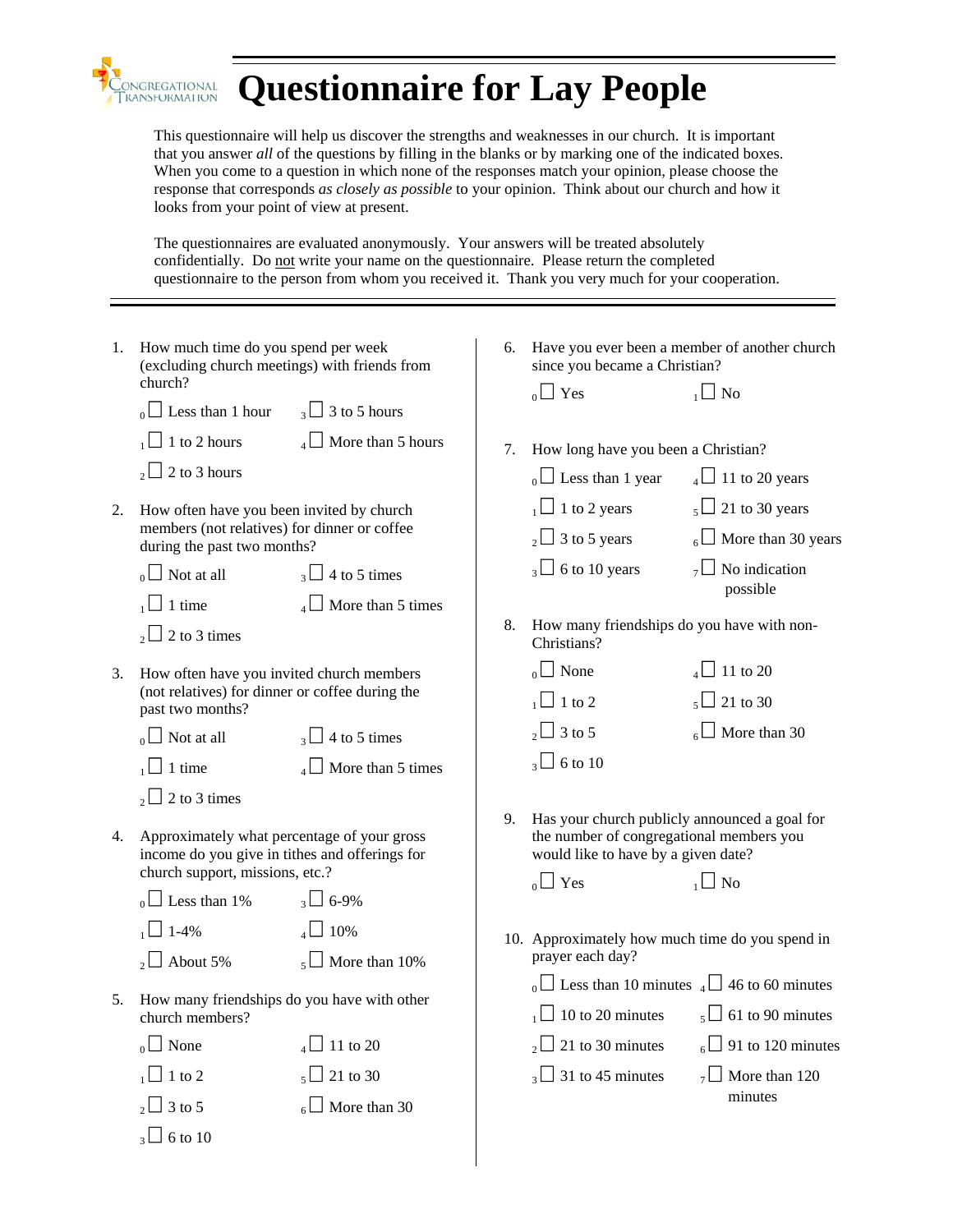| To what degree is the following statement true? $\dots$<br>(For each question, check one answer only.)                               | Very great<br>extent | Great<br>extent | Average | Hardly | Not at all     |           |
|--------------------------------------------------------------------------------------------------------------------------------------|----------------------|-----------------|---------|--------|----------------|-----------|
| The leaders of our church (pastor, elders, etc.) have an inspiring optimism.                                                         | $\mathbf{0}$         |                 | 2       | 3      | $\overline{4}$ | <b>11</b> |
| I know my spiritual gifts.                                                                                                           |                      |                 |         |        |                | 12        |
| I know that other church members pray for me regularly.                                                                              |                      |                 |         |        |                | 13        |
| I am fully informed about our church plan for church growth.                                                                         |                      |                 |         |        |                | 14        |
| Attending the worship service is an inspiring experience for me.                                                                     |                      |                 |         |        |                | 15        |
| I am a member of a group in my church where it is possible to talk about<br>personal problems.                                       |                      |                 |         |        |                | 16        |
| I know that programs exist in our church which are particularly applicable to<br>non-Christians.                                     |                      |                 |         |        |                | 17        |
| I find it easy to tell other Christians about my feelings.                                                                           |                      |                 |         |        |                | <b>18</b> |
| The only thing we can do for revival is pray.                                                                                        |                      |                 |         |        |                | 19        |
| Our church service appeals primarily to non-Christians.                                                                              |                      |                 |         |        |                | 20        |
| I would call myself a happy and contented person.                                                                                    |                      |                 |         |        |                | 21        |
| The leaders of our church prefer to do the work themselves rather than<br>delegate it.                                               |                      |                 |         |        |                | 22        |
| I enjoy the tasks I do in the church fellowship.                                                                                     |                      |                 |         |        |                | 23        |
| I enjoy reading the Bible on my own.                                                                                                 |                      |                 |         |        |                | 24        |
| I know which goals our church will pursue in the coming years.                                                                       |                      |                 |         |        |                | 25        |
| I enjoy listening to the sermons in the worship service.                                                                             |                      |                 |         |        |                | 26        |
| I am a member of a group in my church in which others will pray with me<br>and for me if needed.                                     |                      |                 |         |        |                | 27        |
| New Christians find friends in our church quickly.                                                                                   |                      |                 |         |        |                | 28        |
| In our church it is possible to talk with other people about feelings and<br>problems.                                               |                      |                 |         |        |                | 29        |
| I enjoy my life (profession, family, spare time, etc.).                                                                              |                      |                 |         |        |                | 30        |
| I consider it to be dangerous to plan and organize spiritual things.                                                                 |                      |                 |         |        |                | 31        |
| The leaders of our church concentrate on the tasks for which they are gifted.                                                        |                      |                 |         |        |                | 32        |
| I feel that my church supports me in my ministry.                                                                                    |                      |                 |         |        |                | 33        |
| I experience the transforming influences faith has in the different areas of<br>my life (i.e. profession, family, spare time, etc.). |                      |                 |         |        |                | 34        |
| It is my impression that the structure of our church hinders church life rather<br>than promotes it.                                 |                      |                 |         |        |                | 35        |
| I feel that the church service has a positive influence on me.                                                                       |                      |                 |         |        |                | 36        |
| I am a member of a group in our church in which we talk about spiritual<br>issues.                                                   |                      |                 |         |        |                | 37        |
| It is my impression that the evangelistic activities in our church lack<br>imagination.                                              |                      |                 |         |        |                | 38        |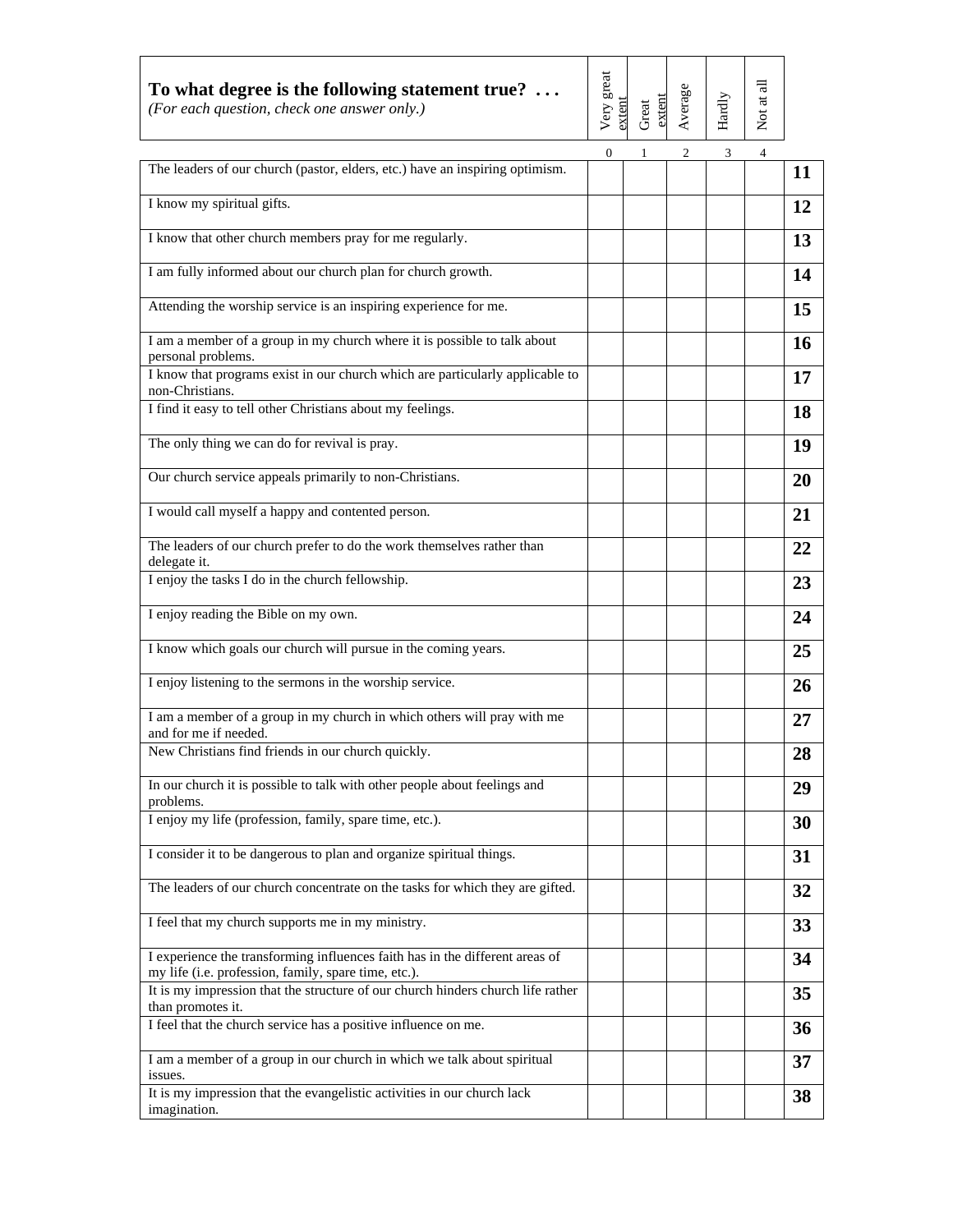| To what degree is the following statement true? $\dots$<br>(For each question, check one answer only.)              | Very great<br>extent | extent<br>Great | Average | Hardly | Not at all     |    |
|---------------------------------------------------------------------------------------------------------------------|----------------------|-----------------|---------|--------|----------------|----|
| There is a lot of joy and laughter in our church.                                                                   | $\mathbf{0}$         | 1               | 2       | 3      | $\overline{4}$ | 39 |
| I have many reasons to be happy.                                                                                    |                      |                 |         |        |                | 40 |
| Our pastor looks for help from lay people to complement those areas in<br>which he is not gifted.                   |                      |                 |         |        |                | 41 |
| It is my experience that God obviously uses my work for building the<br>church.                                     |                      |                 |         |        |                | 42 |
| I am enthusiastic about my church.                                                                                  |                      |                 |         |        |                | 43 |
| The activities of our church are characterized by successful planning and<br>organization.                          |                      |                 |         |        |                | 44 |
| I feel that the sermon in the worship service speaks to my life needs.                                              |                      |                 |         |        |                | 45 |
| I am a member of a small group in which I feel at home.                                                             |                      |                 |         |        |                | 46 |
| When new people come to church events, we approach them openly and<br>lovingly.                                     |                      |                 |         |        |                | 47 |
| The atmosphere of our church is strongly influenced by praise and<br>compliments.                                   |                      |                 |         |        |                | 48 |
| The leaders of our church prefer to evade conflicts.                                                                |                      |                 |         |        |                | 49 |
| The tasks I perform in my church are in accordance with my gifts.                                                   |                      |                 |         |        |                | 50 |
| The Word of God is the most important authority in the decisions of my<br>everyday life.                            |                      |                 |         |        |                | 51 |
| In our church we often try new things.                                                                              |                      |                 |         |        |                | 52 |
| In my small group we spend lots of time with things which are irrelevant to<br>me.                                  |                      |                 |         |        |                | 53 |
| In our church the subject of evangelism is discussed at all possible<br>opportunities.                              |                      |                 |         |        |                | 54 |
| When someone in our church does a good job I tell them.                                                             |                      |                 |         |        |                | 55 |
| Our pastor has too much work to do.                                                                                 |                      |                 |         |        |                | 56 |
| I feel my task in the church is a great challenge.                                                                  |                      |                 |         |        |                | 57 |
| Our pastor is a spiritual example to me.                                                                            |                      |                 |         |        |                | 58 |
| Very often, I have reason to thank God for His work in my life.                                                     |                      |                 |         |        |                | 59 |
| I could write down the organizational structure in my church.                                                       |                      |                 |         |        |                | 60 |
| The music in the church services helps me worship God.                                                              |                      |                 |         |        |                | 61 |
| Optimal care is given to our children during church services.                                                       |                      |                 |         |        |                | 62 |
| In my small group we show trust towards one another.                                                                |                      |                 |         |        |                | 63 |
| I enjoy bringing my friends, colleagues, or relatives (who do not yet know<br>Jesus) to church.                     |                      |                 |         |        |                | 64 |
| When someone in our church has a different opinion from me, I prefer to be<br>silent rather than to endanger peace. |                      |                 |         |        |                | 65 |
| Our pastor gives a lot of church members the opportunity to help in<br>organizing the church service.               |                      |                 |         |        |                | 66 |
| I know what value my work has in the total work of the church.                                                      |                      |                 |         |        |                | 67 |